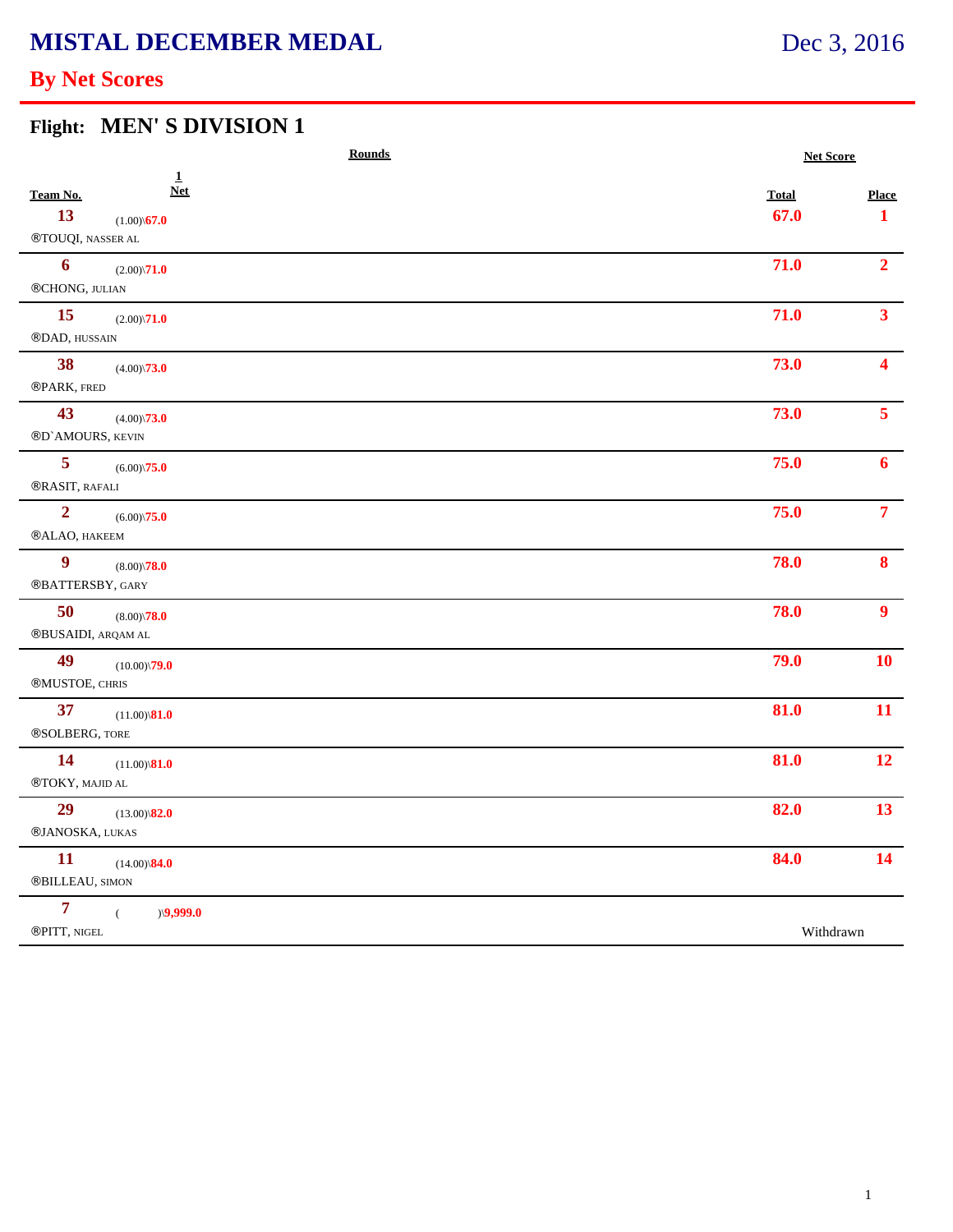# **MISTAL DECEMBER MEDAL**

# Dec 3, 2016

### **By Net Scores**

### **Flight: MEN'S DIVISION 2**

| <b>Rounds</b>                                                                                 | <b>Net Score</b>     |                              |
|-----------------------------------------------------------------------------------------------|----------------------|------------------------------|
| $\frac{1}{\text{Net}}$<br>Team No.<br>35<br>$(1.00)\sqrt{70.0}$<br>®KOULI, PAWAN              | <b>Total</b><br>70.0 | <b>Place</b><br>$\mathbf{1}$ |
| 33<br>$(2.00)\sqrt{72.0}$<br>®CHOWDHURY, ASHWIN                                               | 72.0                 | 2 <sup>1</sup>               |
| <b>18</b><br>$(2.00)\sqrt{72.0}$<br>®ZAKWANI, AHMED AL                                        | 72.0                 | 3 <sup>1</sup>               |
| <b>10</b><br>$(4.00)\sqrt{74.0}$<br>®BATTERSBY, ELLIOT                                        | 74.0                 | Δ                            |
| 34<br>$(5.00)\sqrt{75.0}$<br>®SHARMA, ATUYLA                                                  | 75.0                 | 5 <sup>5</sup>               |
| 25<br>$(6.00)\sqrt{76.0}$<br>®BORGES, ALEX                                                    | 76.0                 | 6                            |
| 30<br>$(7.00)\sqrt{78.0}$<br>$\circledR$ OJEDA, ANTONIO                                       | 78.0                 | $\overline{\tau}$            |
| $\mathbf{1}$<br>$(7.00)\sqrt{78.0}$<br>®BARWANI, ARAFAT AL                                    | 78.0                 | 8                            |
| 31<br>$(9.00)\$ <sup>80.0</sup><br>®SANDA, CRISTIAN                                           | 80.0                 | $\overline{9}$               |
| 39<br>$(10.00)$ \81.0<br>®DUTTA, MITRANGSHU                                                   | 81.0                 | 10                           |
| 41<br>$(10.00)$ \81.0<br>®KAZDAL, RECEP                                                       | 81.0                 | 11                           |
| 36<br>$(10.00)\$ \ <b>81.0</b><br>$\circledR$ DHANJU, JAS                                     | 81.0                 | <b>12</b>                    |
| 17<br>$(13.00)\$ <sup>82.0</sup><br>$\scriptstyle\rm \otimes BARMANI, \, \texttt{THARWAT}$ AL | 82.0                 | 13 <sup>°</sup>              |
| 48<br>$(14.00)\$ <sup>88.0</sup><br>®MORENO, CARLOS                                           | 88.0                 | 14                           |
| 21<br>$)\langle 9,999.0$<br>$\overline{(\ }$<br>®HENSON, RICK                                 | Withdrawn            |                              |